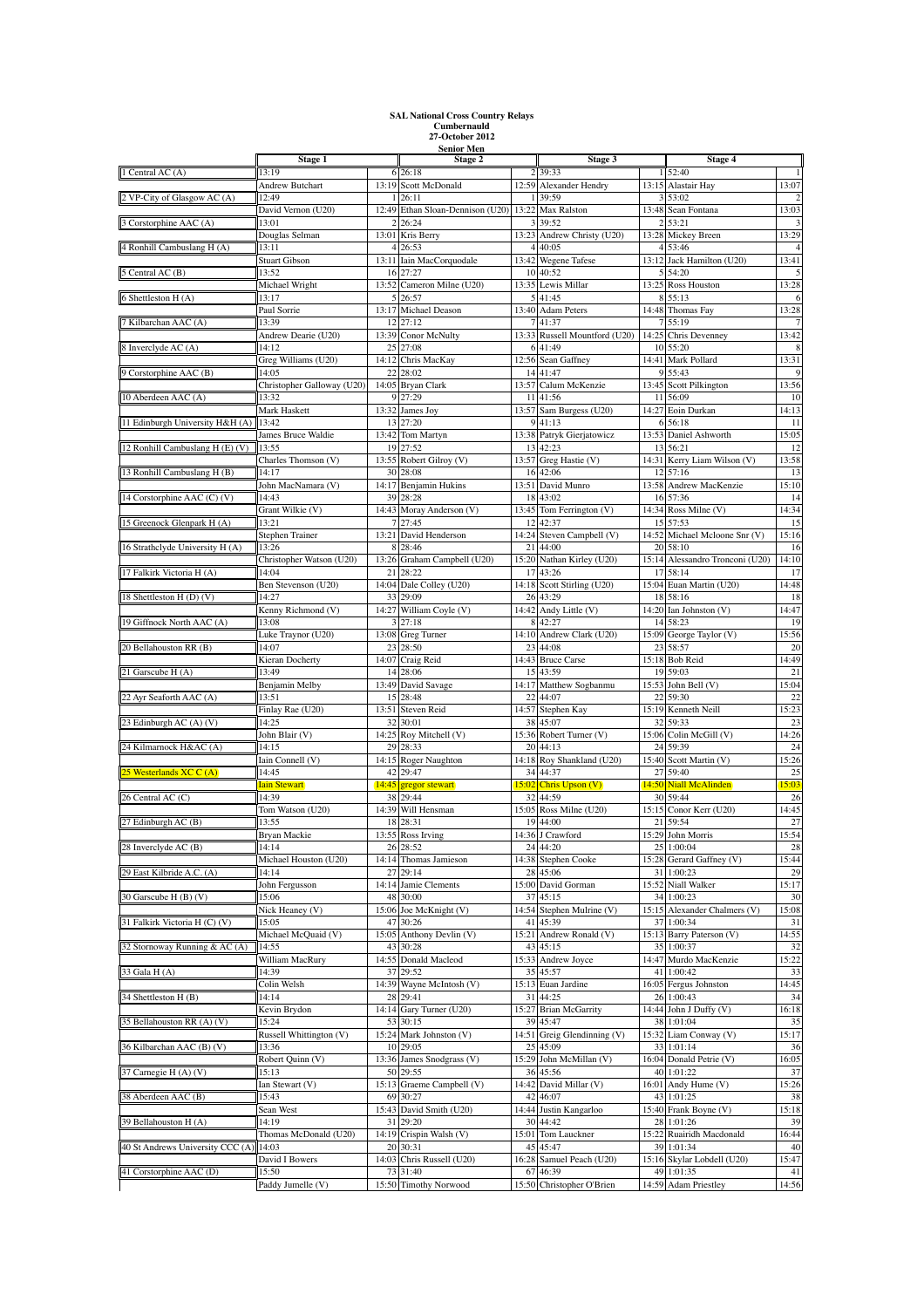| 42 Greenock Glenpark H (B)      | 15:38                          |              | 67 31:23                        | 62          | 46:48                              |       | 53 1:01:39                                     | 42          |
|---------------------------------|--------------------------------|--------------|---------------------------------|-------------|------------------------------------|-------|------------------------------------------------|-------------|
| 43 VP-City of Glasgow AC (B)    | Frank McKnight (V)<br>14:58    | 15:38<br>46  | Andrew White (V)<br>29:13       | 27          | 15:45 Robert Adams (V)<br>44:50    |       | 15:25 Kevin O'Donoghue<br>29 1:02:09           | 14:51<br>43 |
|                                 | Callum Heirs (U20)             |              | 14:58 Derek Gibb                |             | 14:15 Craig Young (U20)            |       | 15:37 Tom Ord (V)                              | 17:19       |
| 44 Hunters Bog T (A)            | 15:28                          | 56           | 30:43                           |             | 48 46:35                           |       | 47 1:02:12                                     | 44          |
|                                 | Michael Grant                  | 15:28        | David Fulton                    |             | 15:15 George Ashley                |       | 15:52 James Bowden                             | 15:37       |
| 45 Metro Aberdeen RC (A)        | 15:26<br>Forbes Reid (V)       | 55<br>15:26  | 31:08<br>Malcolm Beattie        | 56<br>15:42 | 46:27<br>Neil Jaffrey              |       | 46 1:02:23<br>15:19 Ian Urquhart               | 45<br>15:56 |
| 46 Motherwell AC (A)            | 15:38                          | 66           | 30:47                           | 49          | 47:01                              |       | 56 1:02:47                                     | 46          |
|                                 | Nicholas Hughes                | 15:38        | Christopher MacDonald           | 15:09       | Andrew Buchanan (V)                |       | 16:14 Luke McIlvenna                           | 15:46       |
| 47 Law & District AAC (A)       | 14:29                          | 34           | 31:02                           | 53          | 46:57                              |       | 54 1:03:03                                     | 47          |
| 48 Springburn H (B)             | Stephen Allen (V)<br>15:45     | 14:29<br>70  | Allan Bryce (V)<br>31:44        | 16:33<br>69 | Anthony Higgins (V)<br>47:01       |       | 15:55 Daniel Stuart Graham (U20)<br>55 1:03:09 | 16:06<br>48 |
|                                 | Martin Coleman                 | 15:45        | <b>Grant Cairns</b>             | 15:59       | Scott Partyka                      |       | 15:17 Adam Janeczko                            | 16:08       |
| 49 Garscube H (C)               | 15:34                          | 61           | 31:39                           |             | 66 47:02                           |       | 57 1:03:12                                     | 49          |
| 50 Clydesdale H (A) (V)         | Christopher Devine             | 15:34<br>24  | Euan Geddes (V)                 | 16:05<br>29 | Alan Blair                         | 15:23 | John McLaughlin (V)                            | 16:10       |
|                                 | 14:08<br>Peter Bowman (U20)    |              | 29:17<br>14:08 Paul Carroll (V) | 15:09       | 46:25<br>Gerard Montgomery (V)     |       | 45 1:03:31<br>17:08 Kevin Farmer               | 50<br>17:06 |
| 51 Fife AC (A)                  | 14:38                          | 36           | 29:46                           | 33          | 46:20                              |       | 44 1:03:36                                     | 51          |
|                                 | Ewan Paton (U20)               | 14:38        | David I Bowers                  | 15:08       | Daniel Clarke                      |       | 16:34 Daniel Newman (V)                        | 17:16       |
| 52 Pitreavie AAC (A)            | 15:09<br>Scott McAlpine (U20)  | 49<br>15:09  | 30:51<br>Owain Williams         | 15:42       | 50 47:23<br>Benjamin Kurzman (U20) |       | 58 1:03:39<br>16:32 Neil Maclachlan            | 52<br>16:16 |
| 53 Corstorphine AAC (E) (V)     | 15:30                          | 58           | 30:54                           | 51          | 46:45                              |       | 51 1:04:09                                     | 53          |
|                                 | Graeme Fletcher (V)            | 15:30        | Ian Johnston (V)                | 15:24       | Bruce Malcolm (V)                  |       | 15:51 Derek Ireland (V)                        | 17:24       |
| 54 Kirkintilloch O (A) (V)      | 14:35                          | 35           | 30:43                           | 47          | 47:28                              |       | 60 1:04:20                                     | 54          |
| 55 Central AC (E) (V)           | Stephen Allan (V)<br>15:22     | 14:35<br>52  | Gary Mitchell (V)<br>31:04      | 16:08<br>55 | Derek Martin (V)<br>46:39          |       | 16:45 Robert Rogerson (V)<br>48 1:04:24        | 16:52<br>55 |
|                                 | Gordon Crawford (V)            | 15:22        | Alexander Milne (V)             | 15:42       | Ewan Jack (V)                      |       | 15:35 Douglas Findlay (V)                      | 17:45       |
| 56 Bellahouston RR (C)          | 15:46                          | 71           | 32:36                           | 78          | 48:46                              |       | 71 1:04:41                                     | 56          |
|                                 | Kieran Docherty                | 15:46        | Alex Lawther                    | 16:50       | Gerard Scullion (V)                |       | 16:10 Peter Gallanagh (V)                      | 15:55       |
| 57 Ronhill Cambuslang H (F) (V) | 16:39<br>Niall Bristow (V)     | 90<br>16:39  | 32:12<br>Michael O'Hagan (V)    | 73<br>15:33 | 48:21<br>Francis Hurley (V)        |       | 66 1:04:45<br>16:09 Scott Hunter (V)           | 57<br>16:24 |
| 58 Lothian RC (A)               | 13:54                          | 17           | 31:24                           | 63          | 47:56                              |       | 63 1:04:46                                     | 58          |
|                                 | Max McNeill (U20)              |              | 13:54 Harry Mulholland (V)      |             | 17:30 Scott Nelson (V)             |       | 16:32 Kenton Jones (V)                         | 16:50       |
| 59 Hunters Bog T (B)            | 16:34                          | 88           | 32:23                           | 74          | 48:55                              |       | 73 1:05:00                                     | 59          |
| 60 Kilmarnock H&AC (B)          | Simon Harrison<br>15:38        | 65           | 16:34 Doug Murray<br>32:12      | 15:49<br>72 | Alistair Hindle (V)<br>48:18       |       | 16:32 James Bowden<br>65 1:05:07               | 16:05<br>60 |
|                                 | Ross Connelly                  | 15:38        | Connell Drummond (V)            | 16:34       | Stewart McAllister                 |       | 16:06 Cameron Mackie (U20)                     | 16:49       |
| 61 Dunbar RC (A) (V)            | 15:50                          | 75           | 31:56                           | 71          | 48:45                              |       | 70 1:05:14                                     | 61          |
|                                 | Stuart Hay (V)                 |              | 15:50 Ian Rowland (V)           |             | 16:06 Richard Taylor (V)           |       | 16:49 Grant Noble (V)                          | 16:29       |
| 62 Springburn H (A) (V)         | 16:13<br>Kevin Ferris (V)      | 82<br>16:13  | 31:17<br>Graham Crawford (V)    | 59<br>15:04 | 47:41<br>Andrew Callan (V)         |       | 61 1:05:32                                     | 62<br>17:51 |
| 63 VP-City of Glasgow AC (C)    | 15:20                          |              | 51 31:19                        |             | 60 49:07                           |       | 16:24 Jim Cooper (V)<br>75 1:05:35             | 63          |
|                                 | Crawford Little (V)            |              | 15:20 Gerard Craig (V)          | 15:59       | Ralph Connolly (V)                 |       | 17:48 Duncan Thomson (V)                       | 16:28       |
| 64 Ochil HR (A)                 | 15:29                          | 57           | 30:57                           | 52          | 46:48                              | 52    | 1:05:35                                        | 64          |
| 65 Falkirk Victoria H (B)       | John Stevenson (V)<br>18:27    | 15:29<br>120 | Martin Dean (V)<br>34:31        | 15:28<br>94 | <b>Ross Vallance</b><br>50:31      |       | 15:51 Ron Martin (V)<br>83 1:05:42             | 18:47<br>65 |
|                                 | Grant Matheson (V)             | 18:27        | Colin D Thomson (V)             | 16:04       | <b>Stuart Douglas</b>              | 16:00 | Alexander Davidson                             | 15:11       |
| 66 Kirkintilloch O (B)          | 15:50                          | 78           | 31:22                           | 61          | 48:42                              |       | 69 1:06:09                                     | 66          |
|                                 | Craig McIntyre (U20)           | 15:50        | Jeffrey Malluck                 | 15:32       | Vincent Carroll (V)                |       | 17:20 Neil Ramsay (V)                          | 17:27       |
| 67 Greenock Glenpark H (C)      | 16:20<br>Richard Davidson (V)  | 86<br>16:20  | 32:38<br>Alan O'Rourke (V)      | 79<br>16:18 | 49:33<br><b>Steven Watson</b>      | 78    | 1:06:09<br>16:55 Graham Mcgrattan (V)          | 67<br>16:36 |
| 68 Gala H (B) (V)               | 15:37                          |              | 63 33:03                        | 82          | 50:06                              |       | 80 1:06:16                                     | 68          |
|                                 | Colin McCall (V)               |              | 15:37 Derrick Brydon (V)        |             | 17:26 David Nightingale (V)        |       | 17:03 Sinclair Hill (V)                        | 16:10       |
| 69 Inverclyde AC (C)            | 15:38                          |              | 64 32:25                        |             | 75 49:08                           |       | 77 1:06:35                                     | 69<br>17:27 |
| 70 Ronhill Cambuslang H (C)     | Graeme Hyett<br>14:44          | 41           | 15:38 Jude Boulton (V)<br>30:32 |             | 16:47 Gary McKendrick (V)<br>46:43 |       | 16:43 John Smillie (V)<br>50 1:06:43           | 70          |
|                                 | Stephen (jnr) Paris (U20)      | 14:44        | Anthony Edgar (U20)             |             | 15:48 George Pettit                |       | 16:11 David Fairweather (V)                    | 20:00       |
| 71 Garscube H (D)               | 15:50                          | 76           | 33:46                           |             | 88 50:03                           |       | 79 1:07:18                                     | 71          |
| 72 Ronhill Cambuslang H (D)     | Randy Howard Smith Jr<br>15:32 | 15:50<br>60  | James McAneny (V)<br>32:33      | 77          | 17:56 David W Dickson (V)<br>48:50 |       | 16:17 Athole Smith (V)<br>72 1:07:42           | 17:15<br>72 |
|                                 | Dean McMurran (U20)            |              | 15:32 Robert Rossborough        | 17:01       | Alick Walkinshaw (V)               |       | 16:17 Alexander Edgar (U20)                    | 18:52       |
| 73 Kilbarchan AAC (C)           | 14:44                          | 40           | 31:10                           | 57          | 49:04                              |       | 74 1:08:37                                     | 73          |
|                                 | Scott MacAulay                 | 14:44        | Alan Craig (V)                  |             | 16:26 David Mewse (V)              |       | 17:54 Steven Hards (V)                         | 19:33       |
| 74 Portobello RC (B) (X)        | 15:25<br>Peter Buchanan (V)    | 15:25        | 54 31:16<br>William Jarvie (V)  | 15:51       | 58 50:19<br>Andrew Stavert (V)     |       | 81 1:08:52<br>19:03 Derek Elms (V)             | 74<br>18:33 |
| 75 Metro Aberdeen RC (B)        | 15:53                          | 80           | 31:44                           |             | 70 50:58                           |       | 85 1:09:09                                     | 75          |
|                                 | Mark Johnson (V)               |              | 15:53 Barry Gibson              | 15:51       | Clifford Leith (V)                 |       | 19:14 Michael Kane (V)                         | 18:11       |
| 76 Ayr Seaforth AAC (B)         | 17:22                          | 103          | 34:17                           | 91          | 50:51                              |       | 84 1:09:22                                     | 76          |
| 77 Bellahouston H (B)           | Peter Laing (V)<br>17:02       | 17:22<br>98  | Kevin Bloy (V)<br>33:55         | 16:55       | Laurence Baker (V)<br>90 51:21     |       | 16:34 Tom McCulloch (V)<br>87 1:09:29          | 18:31<br>77 |
|                                 | Michael Freshour (V)           | 17:02        | Brian French (V)                | 16:53       | Mark Paterson (V)                  |       | 17:26 Stewart Mulholland (V)                   | 18:08       |
| 78 Calderglen H (C)             | 17:32                          | 105          | 35:03                           | 101         | 53:51                              |       | 102 1:09:37                                    | 78          |
|                                 | Jim Holmes (V)                 | 17:32        | David Herbertson (V)            | 17:31       | George Stewart (V)                 |       | 18:48 Stephen Reilly                           | 15:46       |
| 79 Motherwell AC (B) (V)        | 16:55<br>Hughes John (V)       | 95           | 33:25<br>16:55 Ewen Cameron (V) | 85<br>16:30 | 51:26<br>Matthew Purser (V)        |       | 88 1:09:41<br>18:01 Robert McCourt (V)         | 79<br>18:15 |
| 80 Bellahouston RR (D)          | 17:16                          | 102          | 34:47                           |             | 98 51:35                           |       | 90 1:09:52                                     | 80          |
|                                 | John Gilhooly (V)              |              | 17:16 Callum MacInnes           |             | 17:31 Oliver Scott (V)             |       | 16:48 Barry Edwards                            | 18:17       |
| 81 Corstorphine AAC (F)         | 18:22                          | 119          | 34:49                           |             | 99 51:31                           |       | 89 1:09:53                                     | 81          |
| 82 Greenock Glenpark H (D)      | Christopher Mountford<br>16:36 | 18:22<br>89  | Ewan Stark<br>33:18             |             | 16:27 Nick Vikander<br>83 51:39    |       | 16:42 Connor Johnston (U20)<br>92 1:09:53      | 18:22<br>82 |
|                                 | Kevan McCartney (V)            | 16:36        | Duncan Anderson                 | 16:42       | Michael Harrington (V)             |       | 18:21 Jim Cuffe (V)                            | 18:14       |
| 83 Giffnock North AAC (B) (V)   | 16:32                          | 87           | 33:44                           | 87          | 52:06                              |       | 94 1:09:59                                     | 83          |
| 84 Kilmarnock H&AC (C)          | Marc Roper (V)                 |              | 16:32 David McNab (V)           |             | 17:12 Billy Clark (V)              |       | 18:22 James Galbraith (V)                      | 17:53       |
|                                 |                                |              |                                 |             |                                    |       |                                                |             |
|                                 | 17:06<br>Murray McDonald (U20) | 99<br>17:06  | 34:28<br>Leslie McDerment (V)   | 93<br>17:22 | 52:06<br>Graham Cairns (V)         |       | 93 1:10:04<br>17:38 Brian Darroch (V)          | 84<br>17:58 |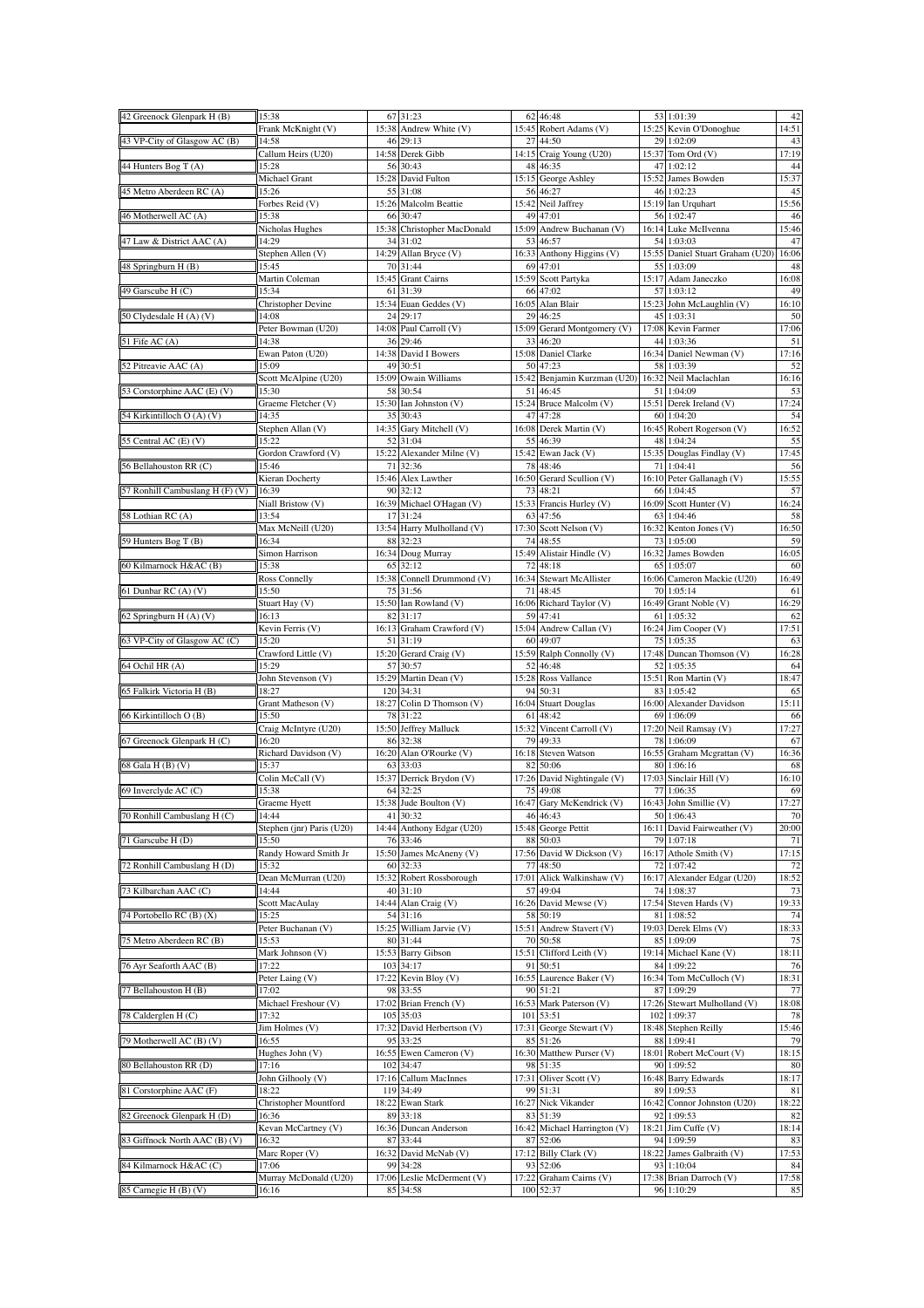|                                | Paul Kieran (V)                 |              | 16:16 John Crookston (V)                 |              | 18:42 Barry Davie (V)                     |              | 17:39 Alan Cockburn (V)                     | 17:52        |
|--------------------------------|---------------------------------|--------------|------------------------------------------|--------------|-------------------------------------------|--------------|---------------------------------------------|--------------|
| 86 East Kilbride A.C. (B)      | 16:15<br>Tom Yuill              |              | 84 33:47<br>16:15 Derek Leitch (V)       |              | 89 51:10<br>17:32 Graeme Haddow (V)       |              | 86 1:10:41<br>17:23 Gordon Colvin (V)       | 86<br>19:31  |
| 87 Clydesdale H (B) (V)        | 16:46                           |              | 93 34:33                                 |              | 95 53:34                                  |              | 99 1:10:42                                  | 87           |
| 88 Motherwell AC (C)           | Ryan Nelson<br>19:07            |              | 16:46 Augustina Cairney (V)<br>126 37:40 |              | 17:47 Paul McKendry (V)<br>121 55:52      |              | 19:01 Hugh Laverty (V)<br>109 1:12:32       | 17:08<br>88  |
|                                | Steven McCaw                    |              | 19:07 Robert Pattinson (V)               |              | 18:33 Brian McLinden (V)                  |              | 18:12 Peter Blackmore (V)                   | 16:40        |
| 89 Garscube H (E)              | 17:37<br>Daniel Burns           |              | 107 36:03<br>17:37 Andrew Griffiths (V)  |              | 108 55:00<br>18:26 John Murray (V)        |              | 106 1:12:40<br>18:57 David Connor (V)       | 89<br>17:40  |
| 90 Helensburgh AAC (A)         | 15:53                           |              | 79 32:58                                 |              | 81 51:35                                  |              | 91 1:12:59                                  | 90           |
|                                | John Ritchie                    |              | 15:53 Campbell Fullarton                 |              | 17:05 Campbell Cromar (V)                 |              | 18:37 Andrew Stafford (V)                   | 21:24        |
| 91 Teviotdale H (A)            | 16:12<br>Craig Grieve (V)       |              | 81 32:54<br>$16:12$ Alan Inglis (V)      |              | 80 53:35<br>16:42 Keith Learmonth (U20)   |              | 100 1:13:08<br>20:41 Alan Coltman (V)       | 91<br>19:33  |
| 92 Greenock Glenpark H (E) (V) | 17:39                           |              | 108 35:43                                |              | 104 54:20                                 |              | 104 1:13:32                                 | 92           |
| 93 Portobello RC (A) (V)       | Ross Neilson (V)<br>16:51       |              | 17:39 George Mitchell (V)<br>94 36:23    |              | 18:04 Ross Slater (V)<br>110 53:47        |              | 18:37 Scott Forrest (V)<br>101 1:13:39      | 19:12<br>93  |
|                                | Graeme Dunbar (V)               |              | 16:51 Kevin Clark (V)                    | 19:32        | Robert Kinnaird (V)                       |              | 17:24 Mark Fry (V)                          | 19:52        |
| 94 Springburn H (C) (V)        | 18:53                           |              | 123 36:01                                | 107          | 56:36                                     |              | 114 1:13:48                                 | 94           |
| 95 Kirkintilloch O (C) (V)     | Willie Munro (V)<br>19:08       |              | 18:53 Ross McEachern (V)<br>127 38:08    |              | 17:08 Anthony J M McGale (V)<br>124 56:25 |              | 20:35 Giovanni D'Alessio (V)<br>113 1:13:59 | 17:12<br>95  |
|                                | Christopher Craig (V)           |              | 19:08 Terry Addison (V)                  |              | 19:00 John Pugh (V)                       |              | 18:17 Robert Watson (V)                     | 17:34        |
| 96 Law & District AAC (B)      | 18:07<br>John McGrath (V)       |              | 115 37:21<br>18:07 Thomas Currie (V)     | 119          | 57:51<br>19:14 Patrick Kelly (V)          | 117          | 1:15:29<br>$20:30$ Jim Gillon (V)           | 96<br>17:38  |
| 97 Carnegie H (C)              | 18:20                           |              | 118 38:05                                | 123          | 55:54                                     | 110          | 1:16:04                                     | 97           |
|                                | Malcolm Smith (V)               |              | 18:20 Stephen Greer (V)                  |              | 19:45 Kevin Davie                         |              | 17:49 Phil Smithard (V)                     | 20:10        |
| 98 Fife AC (B) (V)             | 18:58<br>David Sleigh (V)       |              | 124 36:59<br>18:58 Steven Pennycook (V)  | 116          | 56:21<br>18:01 Colin Brown (V)            | 112          | 1:17:40<br>19:22 Derek Adamson (V)          | 98<br>21:19  |
| 99 Falkirk Victoria H (D)      | 18:46                           |              | 122 39:21                                | 125          | 1:01:02                                   | 121          | 1:17:51                                     | 99           |
|                                | Alastair McCallum (V)           |              | 18:46 David Bunyan (V)                   |              | 20:35 Michael Allison                     |              | 21:41 Alexander Watson (V)                  | 16:49        |
| 100 Bellahouston H (C)         | 17:44<br>Ronnie Mennie          |              | 109 37:53<br>17:44 Robert Carson (V)     | 122          | 59:13<br>20:09 Stephen McGeough           | 119          | 1:19:49<br>21:20 Iain Burke                 | 100<br>20:36 |
| 101 Garscube H (F)             | 20:34                           |              | 130 43:07                                | 129          | 1:01:36                                   | 124          | 1:21:32                                     | 101          |
|                                | Kieran McLaughlin               |              | 20:34 James Taylor (V)                   | 22:33        | Kenneth Macanna (V)                       |              | 18:29 Tony Hall (V)                         | 19:56        |
| 102 Lothian RC (B) (V)         | 17:02<br>Alan Moffat (V)        | 97           | 36:33<br>17:02 Kenny Mearns (V)          | 111          | 1:00:25<br>19:31 Colin Banham (V)         | 120          | 1:22:09<br>$23:52$ Ted Finch (V)            | 102<br>21:44 |
| 103 Calderglen H (D) (V)       | 20:44                           |              | 131 40:10                                | 128          | 1:01:36                                   | 122          | 1:22:44                                     | 103          |
| Edinburgh University H&H (B)   | David Wardrope (V)<br>14:56     |              | 20:44 Richard Lawton (V)<br>44 30:23     |              | 19:26 John McBride (V)<br>40 45:59        | 42           | 21:26 Charles Steven (V)                    | 21:08        |
|                                | Rick Schulte                    |              | 14:56 Neil Colquhoun (U20)               |              | 15:27 Coll Williamson                     | 15:36        |                                             |              |
| Central AC (D)                 | 15:30                           |              | 59 31:04                                 |              | 54 47:25                                  | 59           |                                             |              |
| Hunters Bog T $(C)$            | Christopher Mchardy<br>16:39    | 91           | 15:30 Sam Fraser (U20)<br>33:20          | 84           | 15:34 David Lindsay (U20)<br>48:14        | 16:21<br>64  |                                             |              |
|                                | Peter McClelland                |              | 16:39 Huw Jones                          |              | 16:41 Alistair Hart (V)                   | 14:54        |                                             |              |
| Westerlands XC C (C)           | 15:50                           |              | 77 31:30                                 |              | 64 48:28                                  | 67           |                                             |              |
| Calderglen H (A) (V)           | Johnston Orr (V)<br>15:46       |              | 15:50 Roderick Fleming<br>72 31:42       |              | 15:40 Ken MacMahon (V)<br>68 48:33        | 16:58<br>68  |                                             |              |
|                                | Martin Duthie (V)               |              | 15:46 Andrew McCaffery (V)               |              | 15:56 Edward Reid (V)                     | 16:51        |                                             |              |
| Inverclyde AC (D)              | 18:13<br>Robert Gray (V)        | 117          | 36:58<br>18:13 Robert Shaw (V)           | 115          | 52:39                                     | 97           |                                             |              |
| Dundee Hawkhill H (A)          | 15:50                           |              | 74 36:19                                 |              | 18:45 Graeme Forbes (V)<br>109 53:05      | 15:41<br>98  |                                             |              |
|                                | Mark Lamb                       |              | 15:50 Neil Anderson                      |              | 20:29 Bruce Scott                         | 16:46        |                                             |              |
| Kilmarnock H&AC (D)            | 19:10<br>Darren Young           |              | 128 37:10<br>19:10 Scott Young (U20)     |              | 118 56:16<br>18:00 Kenneth Wales (V)      | 111<br>19:06 |                                             |              |
| Bellahouston RR (E)            | 18:11                           |              | 116 36:55                                |              | 114 57:03                                 | 115          |                                             |              |
|                                | Andrew Hardman (V)              |              | 18:11 Tony Cairns (V)                    |              | 18:44 Christopher Doak                    | 20:08        |                                             |              |
| Clydesdale $H(C)(V)$           | 19:01<br>Gerry Kane (V)         |              | 125 39:53<br>19:01 Watson Jones (V)      | 20:52        | 126 1:01:36<br>Colin Gray (V)             | 123<br>21:43 |                                             |              |
| Aberdeen AAC (C)               | 17:00                           | 96           | 34:37                                    | 96           |                                           |              |                                             |              |
|                                | Alasdhair Love (V)              |              | 17:00 Fraser McGillivray<br>121 35:38    | 17:37<br>103 |                                           |              |                                             |              |
| Garscube H (G)                 | 18:33<br>Dermot Williamson (V)  |              | 18:33 Christopher Kilshaw                | 17:05        |                                           |              |                                             |              |
| Gala $H(C)$ (V)                | 18:00                           | 110          | 35:57                                    | 106          |                                           |              |                                             |              |
| Dundee Hawkhill H (B)          | Anthony Lunn (V)<br>17:30       | 104          | 18:00 Alistair Laurie (V)<br>36:53       | 17:57<br>112 |                                           |              |                                             |              |
|                                | Fraser Merry (V)                |              | 17:30 Kenneth Letham (V)                 | 19:23        |                                           |              |                                             |              |
| Central AC (F) (V)             | 20:46                           |              | 132 40:07                                | 127          |                                           |              |                                             |              |
|                                |                                 |              | 20:46 Colin Sinclair (V)                 | 19:21        |                                           |              |                                             |              |
|                                | George McHardy (V)<br>21:09     | 133          | 43:41                                    | 130          |                                           |              |                                             |              |
| Bellahouston H (D)             | Thomas Keenan (V)               | 21:09        | Douglas MacGregor (V)                    | 22:32        |                                           |              |                                             |              |
| Banchory Stonehaven AC (A)     | 13:38                           | 11           |                                          |              |                                           |              |                                             |              |
|                                | Michael Ferguson (U20)<br>15:35 | 13:38<br>62  |                                          |              |                                           |              |                                             |              |
|                                | William Breckenridge (V)        | 15:35        |                                          |              |                                           |              |                                             |              |
| Shettleston $H(C)$             | 17:36                           | 106          |                                          |              |                                           |              |                                             |              |
| Edinburgh AC (D)               | Andrew Latham (V)<br>21:10      | 17:36<br>134 |                                          |              |                                           |              |                                             |              |
| Teviotdale H (B)               | Bill Knox (V)                   | 21:10        |                                          |              |                                           |              |                                             |              |
| Falkirk Victoria H (E)         | 23:12                           | 135          |                                          |              |                                           |              |                                             |              |
| Calderglen H (E)               | John Denholm (V)<br>23:12       | 23:12<br>136 |                                          |              |                                           |              |                                             |              |